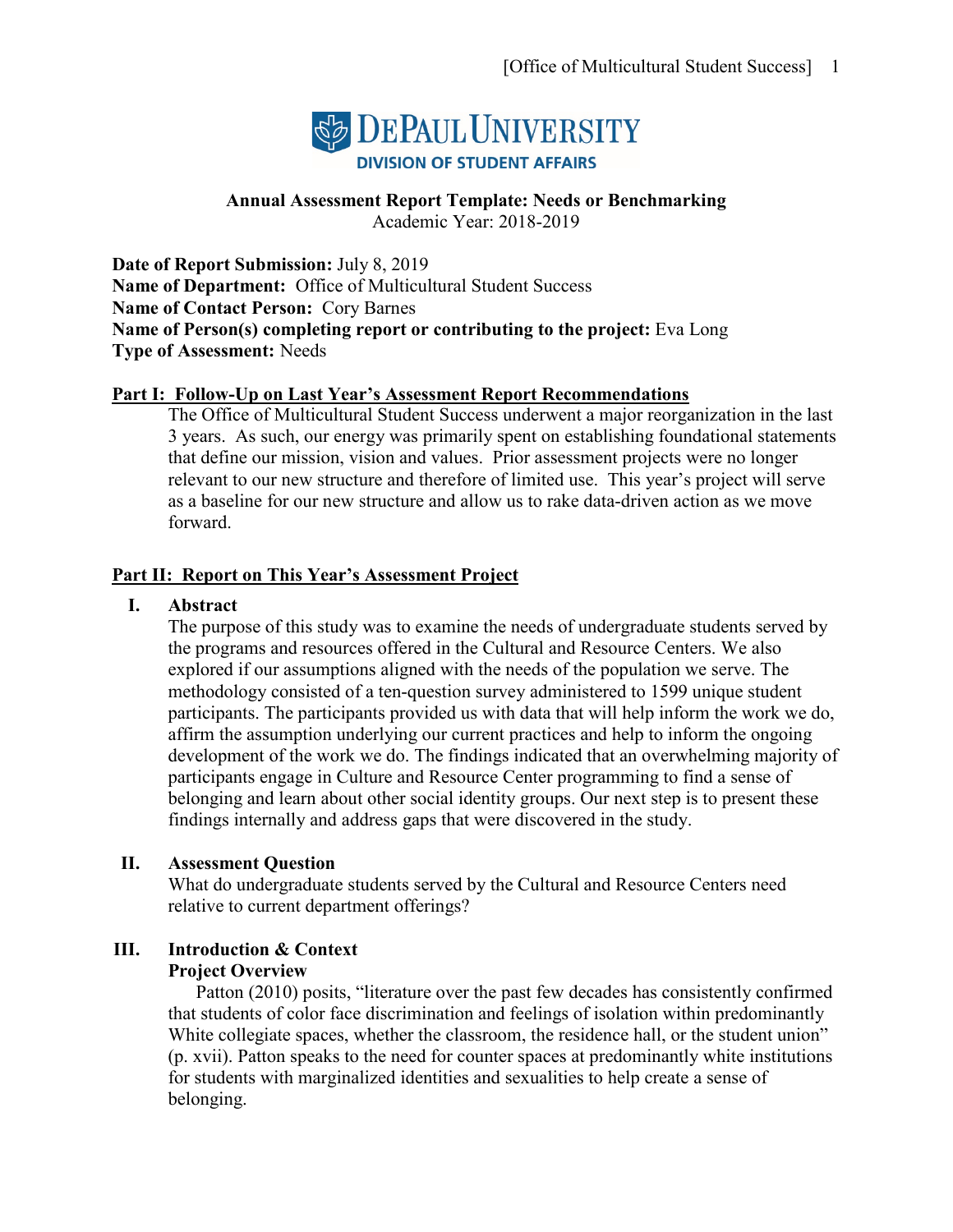For this year's 2018-2019 assessment project, the Office of Multicultural Student Success conducted a needs assessment survey that consisted of ten-questions to amass data from our targeted population with the intent of using the data to inform our work. The survey was distributed to students who had participated in any of the myriad of programs, initiatives, events, and spaces offered in our office from January  $25<sup>th</sup>$ , 2018 to May 23rd, 2019.

The strategic plan for 2024, Grounded in Mission, states that priority two is to ensure a welcoming, engaging, diverse, and inclusive campus environment. To that end, our office, the Office of Multicultural Student Success (OMSS) seeks to cultivate belongingness, retention, and persistence to graduation for students of color, students who demonstrate financial need, first-generation college students, undocumented immigrant students, and students with marginalized genders and sexualities. This assessment project was conducted to examine alignment with the institutional mission, our mission, and the needs of the target population we serve.

# **IV. Data Collection & Methodology**

#### **Population and Sample**

This population of focus for this project was all undergraduate students who participated in any activities or services provided by the department. However, the sample for this project was limited to current DePaul students who participated in at least one activity or service hosted by the department during the past year and a half, between January 25, 2018 through May 23, 2019. The decision to collect data from this sample was to ensure students could speak to their relatively recent experiences with the Cultural and Resources Centers.

#### **Data Collection**

A ten-question survey was used as the data collection method. The survey was uniquely designed for this assessment project. Eva Long and Cory Barnes worked collaboratively to create the tool for this project. To populate the questions for the survey, Eva and Cory worked with their colleagues in OMSS to generate assumptions that informed the final questions posed in the survey. Only one method (survey) was used, and the information collected was demographical and sought to understand why participants visited the centers. The survey was distributed on May  $28<sup>th</sup> 2019$  and concluded at midnight on June 7th, 2019.

#### **Data Analysis**

Data were coded for themes by Eva Long, Asian, Pacific Islander, and Desi American (APIDA) coordinator in OMSS. Yosso's cultural wealth model was applied to determine best practices for needs in the cultural and resource centers from the data. Yosso (2005) developed the cultural wealth model as a framework from an asset-based lens. Through this paradigm, the framework looks at how students navigate postsecondary education. The key here is the focus on their strengths and not from a deficit lens.

Yosso (2005) outlines six key tenets of the cultural wealth model:

• Aspirational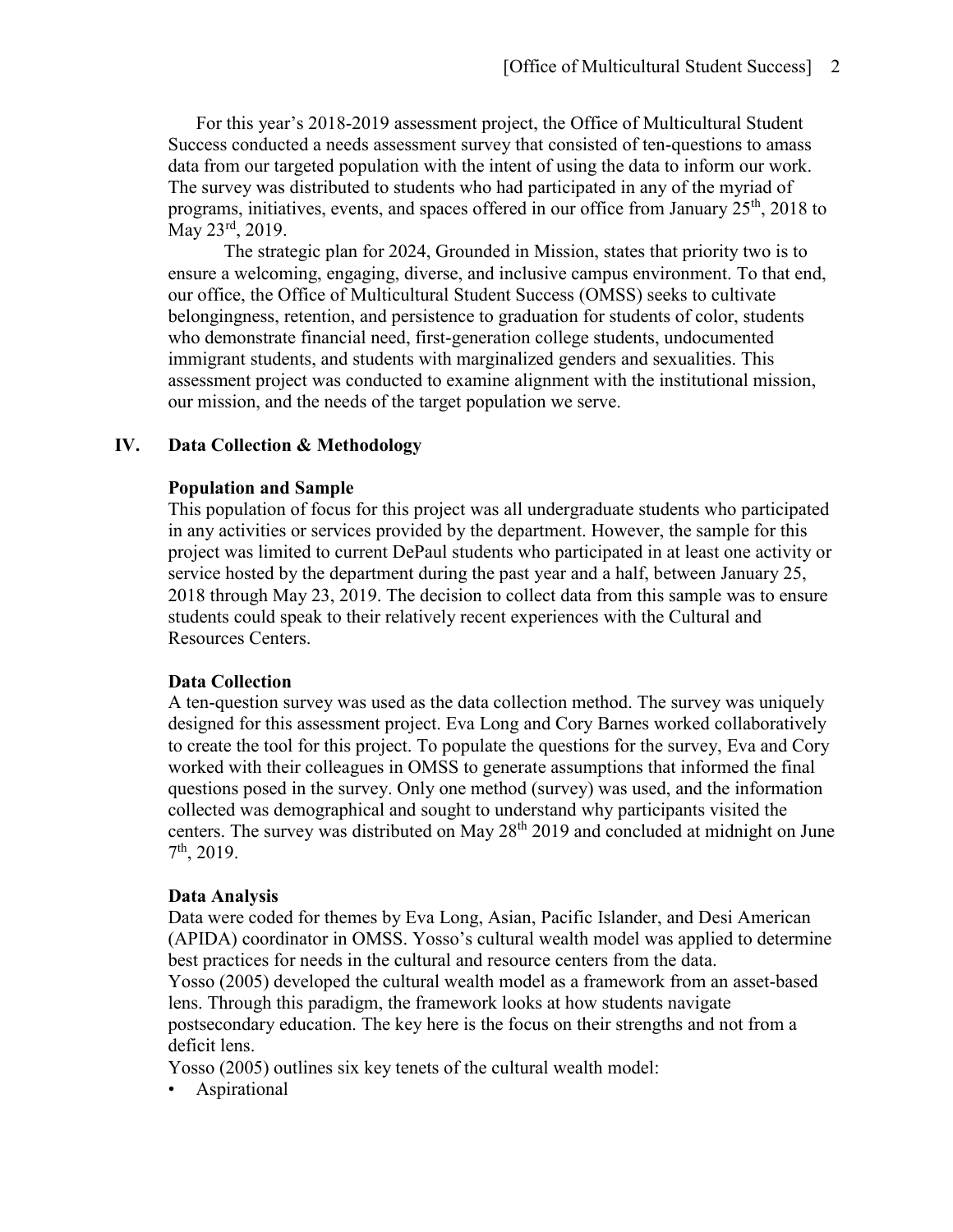- Linguistic
- Familial
- Social
- Navigational
- **Resistance**

The six forms of cultural wealth anchor the experience of people of color in postsecondary education and serve as the driving forces in the cultivation and ultimately, analysis of the survey data. Quantitative data was analyzed by calculating counts and frequencies for each question item and rank to identify the areas of greatest need among students.

# **Participant Consent**

Consent was not obtained from participants. Participants were notified that the survey was optional. Additionally, they were informed that they would enter a raffle for ten prizes along with the first 50 respondents automatically qualifying for a \$10 gift card. The choice not to elect for consent was due to the following disclaimer which was provided to participants in the survey prompt: "Your identifiable information will not be directly linked to your survey responses." We protected participant's identity by distributing an anonymous survey through DePaul's Qualtrics survey platform. We collected demographic information but did not collect student ID numbers.

# **V. Data & Findings**

# **Response Rate and Demographics**

All students who have participated in any one Cultural and Resource Center program and event since January 25, 2018, as well as students affiliated with other OMSS programs were invited to participate in the OMSS Cultural and Resource Center's survey. Students were identified by program managers and exported from the swipe function collected in OrgSync and Blackboard. We have chosen to sample participants who have engaged with any one of our programs to understand the effectiveness and satisfaction of current offerings from participants who are aware of the Cultural and Resource Centers. Participants who have opted into our services can speak to relevancy, effectiveness, and satisfaction of current programs and in addition to hopes and concerns to better build Centers that are conclusive of needs.

Swipe data identified 1,599, unique student participants. Email communication had been sent to 1,599 student participants on May 28, 2019. Additionally, OMSS program managers shared the survey with the participants in their programs which may have garnered additional respondents. The survey was open for a 10-day window frame; reminder emails were sent out on June  $3<sup>rd</sup>$  and June  $6<sup>th</sup>$ . A total of 508 participants completed the survey.

# **Key Findings**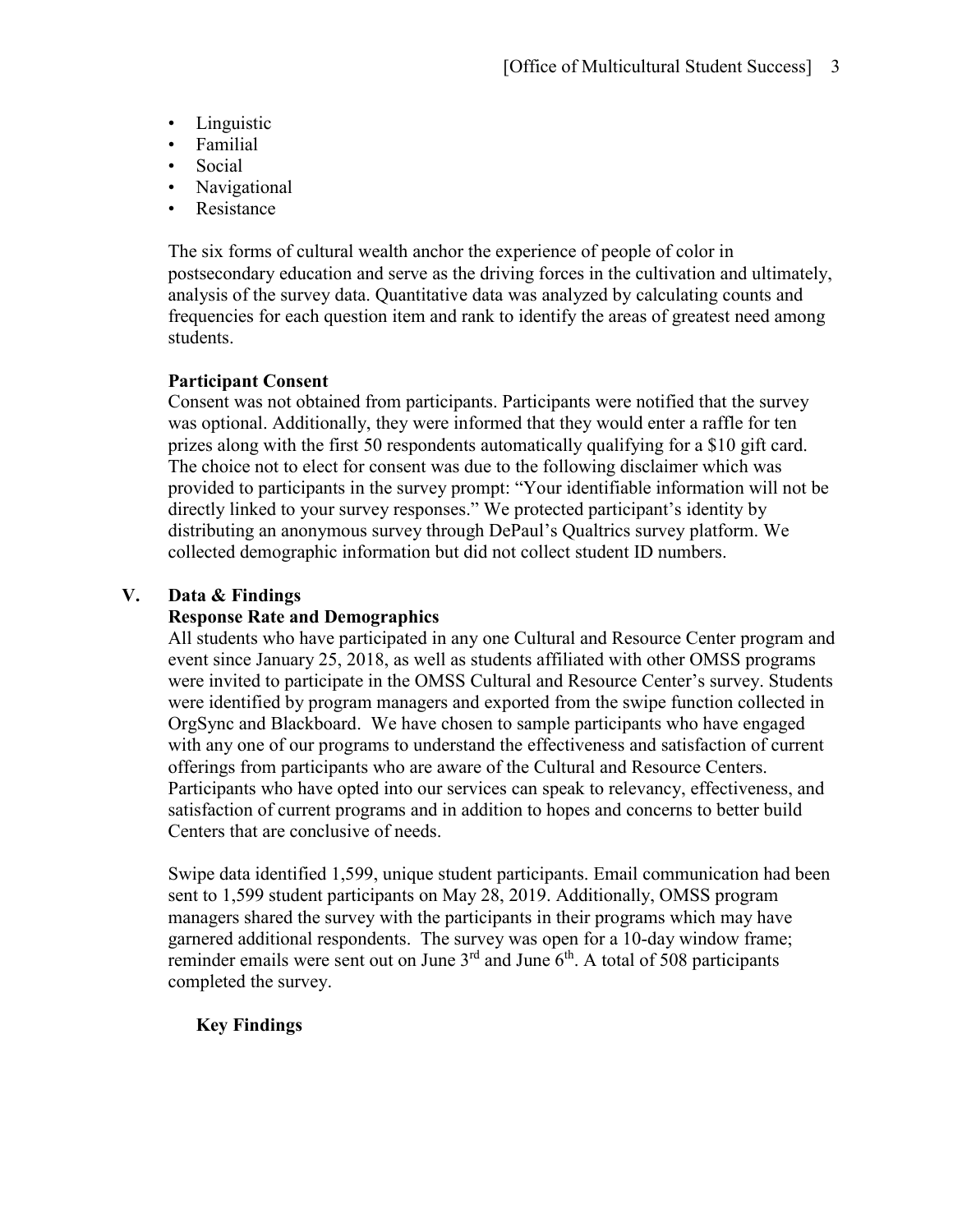- Demographic information was collected about the respondents. Results collected about race or ethnicity from participants show 31% (157) Hispanic/ Latino, 15% (76) African American, 14% (71) Asian, 29% (145) White, amongst indicators.
- To which gender identity participants most identify: 55% (332) Woman, 20% (120) Man, 16% (98) Cisgender, 6% (35) Non-binary/ gender queer, 2% (11) Trans.
- To which sexuality do participants most identify:  $60\%$  (306) Straight, 15% (77) Bi-sexual, 8% (41) Gay, 7% (38) Queer, 3% (15) Pansexual, 1% (7) Asexual. Please see Appendix A for a graph of demographic inquiries.
- 64% (325) spend their time at the Lincoln Park campus for academic purposes. 19% (97) spend their time at the Loop campus for academic purposes. 16% (82) spend their time at both campuses for academic purposes.
- 84% (421) spend their time at the Lincoln Park campus for social pursuits.  $9\%$ (45) spend their time at both campuses for academic pursuits. 7% (37) spend their time at the Loop campus for social pursuits.
- Participants were asked which of the Cultural and Resource Centers they have visited (check all that apply). 29% (250) visited the Latinx Cultural Center, 20% (176) visited the LGBTQIA+ Resource Center, 20% (172) have visited the Black Cultural Center, 18% (154) have visited the APIDA Cultural Center, and 13% (108) have never visited the Cultural and Resource Centers. The Centers encourage cross-cultural and Center engagement regardless if you identify in any of these spaces. Percentages of each Center visited have results that are close to one another. Please see Appendix B for the graph.
- Participants were asked to select reasons why they may go to the Cultural and Resource Centers. The listings provided were based on usage assumptions gathered by the staff of OMSS. Participants seek the Cultural and Resource Centers for: 25% (346) Sense of Belonging, 22% (297) Hanging out with friends, 18% (247) Physical Space/ Amenities, 15% (211) Engagement in critical conversations around naming, navigating, and resisting structural powers of power, privilege and oppression, 12% (167) Seeking advisement and referrals from Coordinators, 7% (97) It is a required assignment, <1% (2) Engagement with other centers outside of my identity. Distinctions between 'hanging out with friends' and feeling a 'sense of belonging' can be viewed as using the Centers as a physical space to spend time with friends and a 'sense of belonging' as the feeling of connection and community.Please see Appendix C for the graph.
- Participants were asked to measure the effectiveness of various program offerings of the Cultural and Resource Centers: Academic Culture, Coordinator's Choice, PATHS Professional Institute, Intersect Series, Retreats, and Student-led programs. Effectiveness was measured by how the programs help participants feel a sense of belonging and provide tools and support to ensure their success at DePaul University. 22% (102) found programs supporting an Academic Culture to be extremely effective, 16% (76) found Coordinator's Choice programs to be extremely effective, 19% (88) found PATHS Professional development programs to be extremely effective, 18% (82) found the Intersect Series to be extremely effective, 19% (88) found that overnight retreats were extremely effective and 34% (159) found that student-led programs were extremely effective. The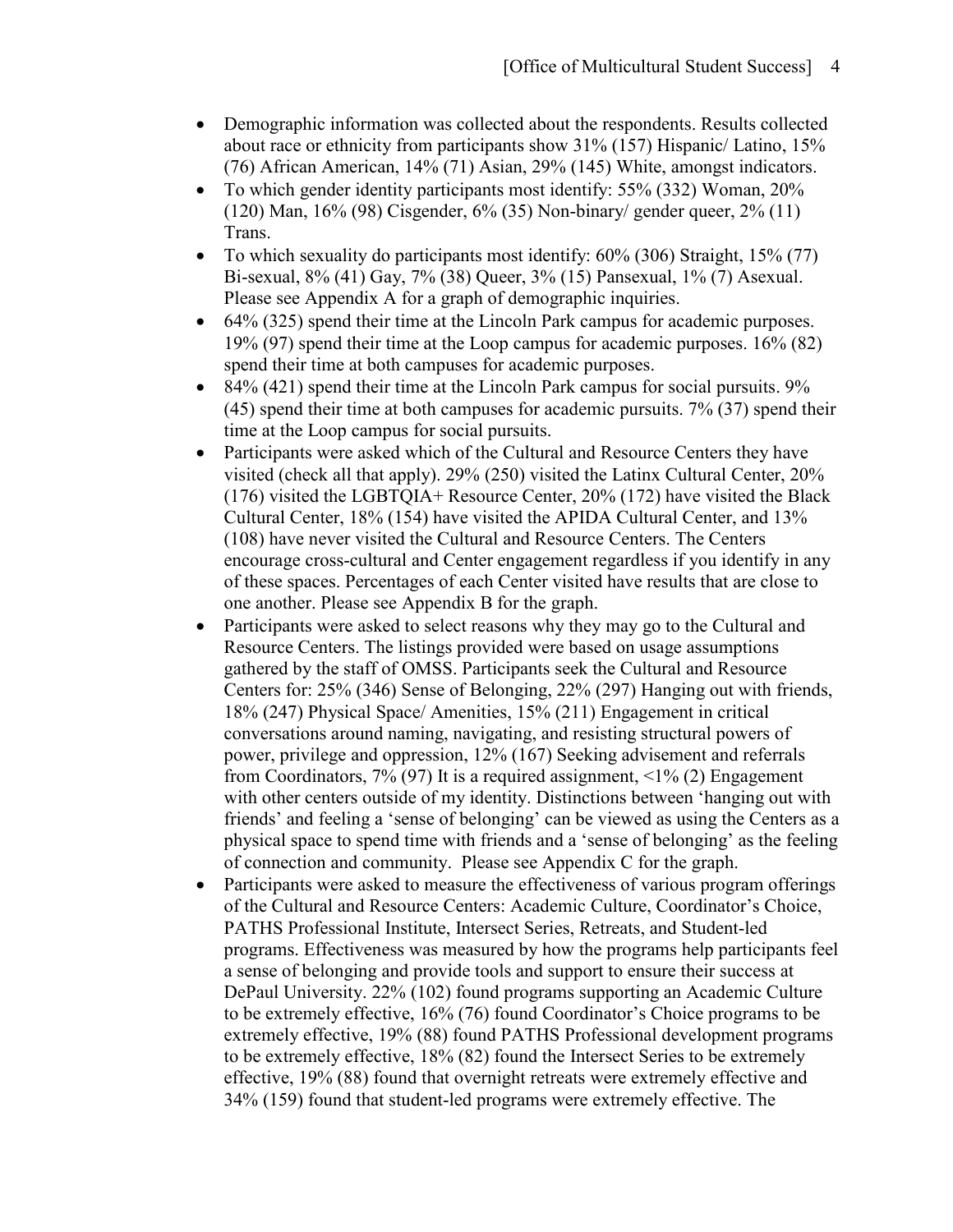findings show that there is a higher percentage of participants who selected  $N/A$ . as of response than determining any of the programs on the scale of effectiveness. There is a notable high percentage 'student-led programs' to be extremely effective. Please see Appendix D for the graph.

- Having reflected on all of the questions, participants were asked what they need from the Cultural and Resource Centers in an open-ended question format. Two hundred fifty-three open-ended responses were collected and sorted through common themes. 13.4% (34) asked for improvement and an increase in marketing efforts of programs and of the Cultural and Resource Centers, so peers who are unfamiliar with the service can build awareness. 9.4% (24) spoke to needing a greater sense of belonging and 7.5% (19) are looking for a safe space for crosscultural peer engagement and/ or allyship opportunities.
- Marketing and outreach was a consistent theme throughout the open-ended responses that not only asks for an improvement (13%) but also connects to needing more events (8%), not knowing what the centers offer (5%), and a need to do more outreach (3%). Please see Appendix E for the full chart of open-ended responses.

#### **VI. Discussion & Interpretation of Findings**

In reflection of the usage of the Cultural and Resource Center programs and offerings, there is a variety of reasons why students opt into these services. Some participants are utilizing the centers not affiliated with their own racial or ethnic identity. In fact, 29% of participants identified as Caucasian (White) and three of the four centers are race/ethnicity centered. While white students may identify as LGBTQIA+, 20% of respondents reported visiting the LGBTQIA+ Resource Center and many of them were students of color. This evidence highlights the assumption that White students are choosing to involve in deeper reflection and attempts to interact with other social identity group members through programs inside and outside of the centers. This should not be a surprise as the local, and national climate and rhetoric have propelled students to learn and take action against systems of inequality. The findings have shown an ask for an increase in programming to encourage cross-peer engagement and how to be an ally (as a White student) about social justice issues.

Question 9 as displayed in Appendix D asks participants to rate the effectiveness of the list of programs and services provided by the Cultural and Resource Centers that aims to provide a sense of belonging and provide tools of support to ensure their success at DePaul. Findings show that students do not demonstrate understanding of mentioned programs or do not participate in them (i.e. Academic Culture, PATHS, Coordinator's Choice, and Intersect). Core programming offered by the Centers range in response rates from being 'extremely effective' to 'extremely ineffective' and 'N/A.' Academic Culture, Coordinator's Choice, PATHS Professional Institute, Intersect Series, and Retreats have a greater Not Applicable percentage  $(>34\%)$  than Effective rates  $(<22\%)$  which may demonstrate that participants are not able to distinguish core programs significance or participant pool did not attend. On the other hand, 34% answered student-led programs to demonstrate extreme effectiveness. Student-led programs include collaborations with student organizations, independent interest projects related to culture, identity or heritage, and/ or showcasing student artwork in the Center.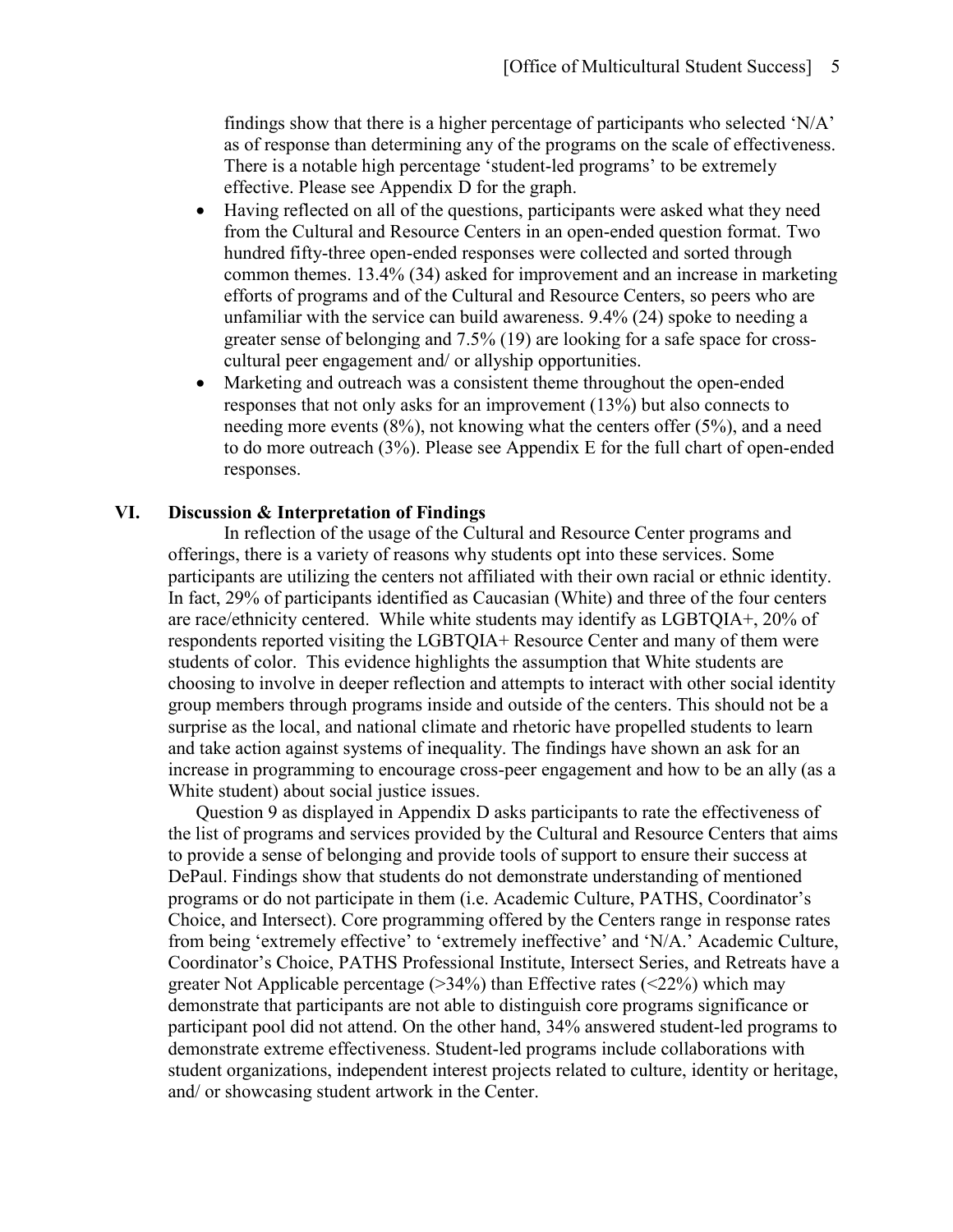Marketing and outreach to students have been a theme that has been reflected heavily in the survey. Findings show that: 1) participants want to know about what events are taking place in the Cultural and Resource Centers and 2) open ended response findings from participants show that they have benefitted from the programs offered by the Cultural and Resource Centers and have additionally expressed the need for greater outreach to those who don't know the Centers exist (i.e. first year students). Improved efforts may address the lack of understanding of various program offerings (Appendix D), a need for more events (9.4%, Appendix E) and participants who have engaged in the programs but don't know what the Cultural and Resource Centers offer (5.1%, Appendix E). The Cultural and Resource Centers have celebrated their first anniversary on January 25, 2019. This assessment survey will contribute to continued efforts to understand the needs of DePaul students in their engagement with the Cultural and Resource Centers. This survey does not highlight the unique needs of each identity-specific center. The OMSS Cultural and Resource Centers are striving towards an intersectional and intercultural model that encourages students to participate and engage regardless of race/ ethnicity or gender and sexuality while simultaneously serving target populations ascribed by each center. Understanding of each identity-specific center should be conducted on a continuous cycle.

A limitation that may have affected the findings or sample size may be the timeline of when this assessment survey was executed. The assessment was conducted May 28 - June 7, which is impacted by finals week and graduation festivities. Additionally, the participant pool collected by OrgSync and Blackboard swipes. Not all programs facilitated by the Cultural and Resource Centers had an OrgSync page created so there may be students not captured in solicitation data.

# **VII. Recommendations and Plans for Action Recommendations**

1. The Cultural and Resource Centers should continue their efforts in community building and outreach to DePaul University to share programs and initiatives that support minoritized students and commitment to diversity and inclusion. The focus of community building initiatives is to grow the center's relationship with and outreach to various constituents, including students, parents, campus departments, city of Chicago, and national professional colleagues. Patton (2010) outlines, "... [the] three key strategies for community building [include] effective marketing, strategic campus and community involvement, and outreach to multiple communities" (p.140). First, the Cultural and Resource Centers must work hand-in-hand with the marketing team of OMSS and Division of Student Affairs to develop a comprehensive marketing plan. Findings show a need to improve the marketing of events and understanding and existence of the Cultural and Resource Centers. Participants who filled out the survey still don't understand what the centers offer. If you don't tell them, they definitely won't come. Our work towards innovation and transformation in the Cultural and Resource Centers, it does not serve its purpose if no one is aware of them. Currently, the marketing utilizes three large scale posters (atrium, suite window, O'Connell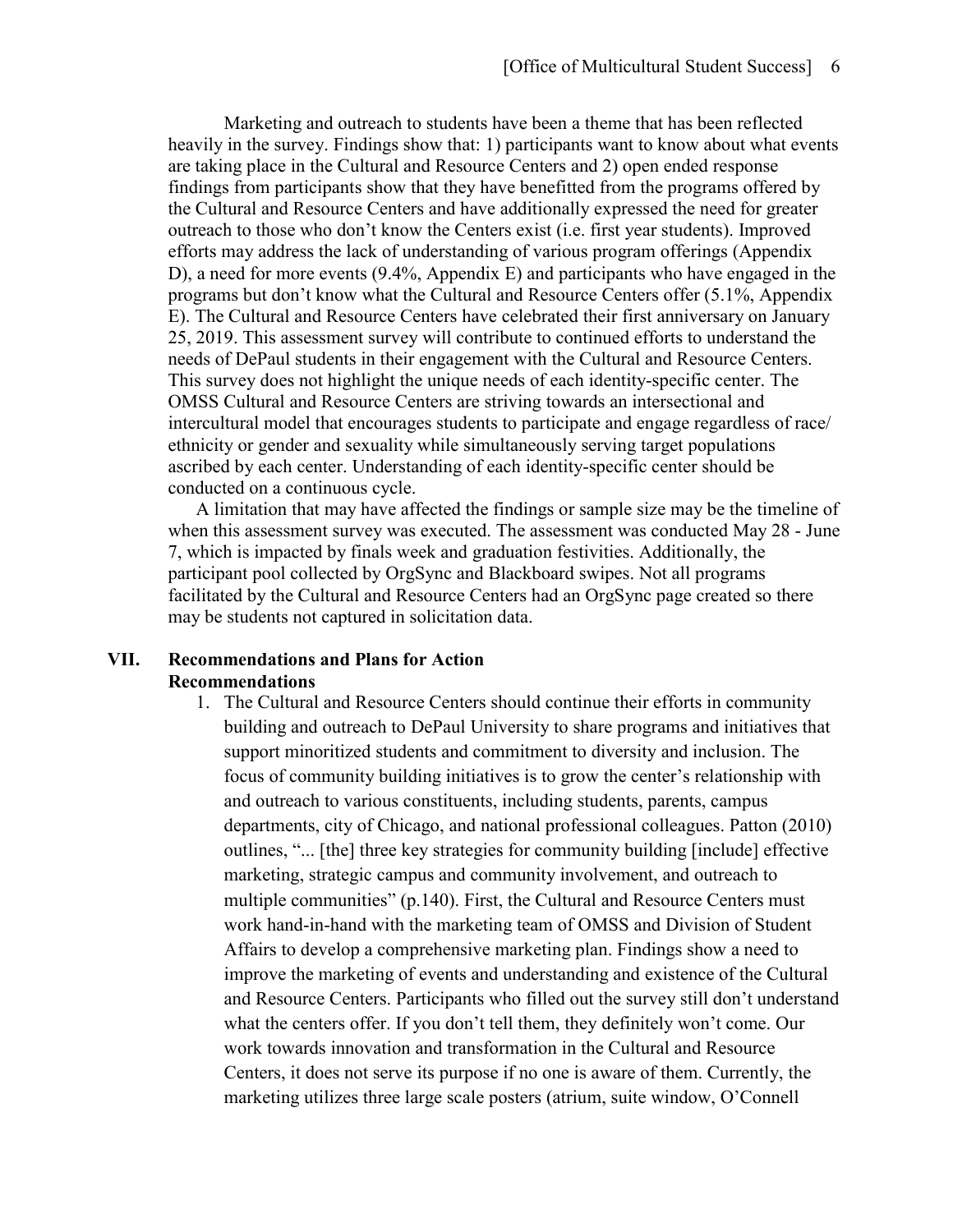hallway), OrgSync that has a following of 191 members, Facebook page of 1,188 'likes,' flyers in the centers, and an Instagram following of 237. Our following includes community members that are aware of OMSS and the Cultural and Resource Centers, but intentional outreach needs to be done to DePaul and Chicago members outside the perimeters of our present following.

- 2. Historically, there has been a dissonance and disconnect between culture centers and White students, but we must consider conceptualizing cultural spaces to deconstruct Whiteness. Minoritized students are experiencing a hostile campus climate due to cultural centers being the hub and centralization of multiculturalism. It is paramount for the Cultural and Resource Centers "…to recenter in a social justice antiracist framework, for it implies that marginalized and privileged ethnic/racial cultural groups need to engage in a space where White students are challenged to think about their own identity by interacting with students of other races and ethnicities in a space cultivated on the basis of the experiences of the subjugated, not the privileged" (Patton, p.125). The centers should not only look at how they are addressing issues affecting minoritized students but how we are engaging a multicultural campus through campus programming that challenges the dominant culture. Appendix A demonstrates a significant 29% of White students who filled out the survey. 7.5% of responses in Appendix E asks for more cross-peer engagement and programs that suggest allyship conversations for communities the centers serve. There is a need to offer opportunities of engaging in programs that allow students to understand the social construction of Whiteness and dominance. It is essential for institutions to acknowledge the multiplicity of voices and experiences throughout the fabric of the campus and must encourage intercultural engagement in purposeful and meaningful ways.
- 3. Administrative practices are just as important as cultural programming and community outreach. For practitioners who are charged with promoting multiculturalism and education, it is necessary to think through operations (both physical and human) to construct an environment that is culturally sensitive. The environment that we create plays a major role in meeting students' needs. "By ensuring that centers are physically structured to be out of real use to students and encouraging staff in the center to establish a cultural environment of warmth and welcome, we recognize that culture is not only about celebration, ritual and tradition but also about space, rootedness and belonging" (Patton, p. 144). Presently, the center staff includes Coordinators, Front Desk Assistants, and student Programming Assistants. At the end of the assessment survey, participants were asked what they need from the Cultural and Resource Centers in an openended format. In Appendix E, 9% (24) have expressed a need for a sense of belonging, 8% (19) have expressed a need for a safe space for engagement while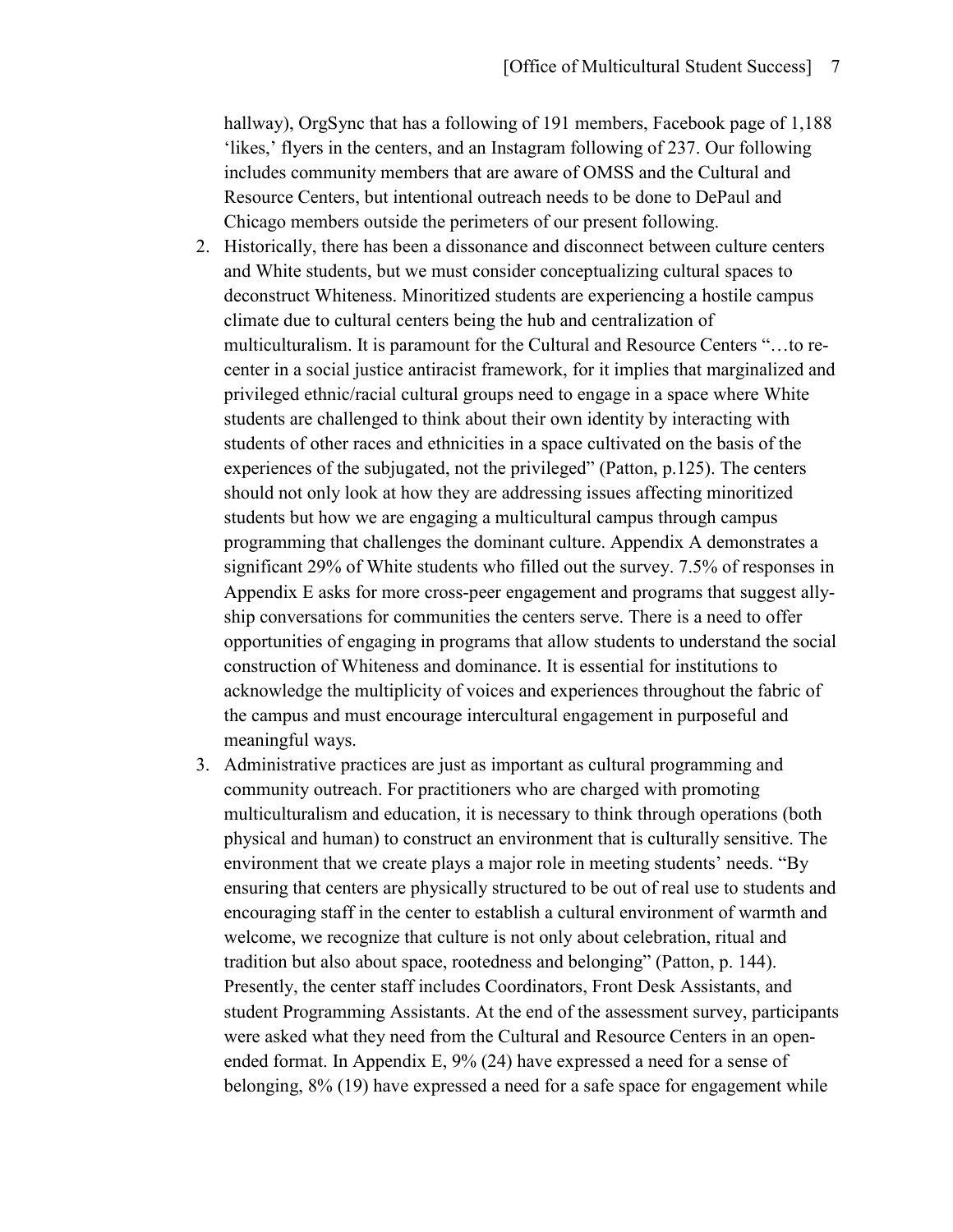Appendix C records 25% (346) of participants seeking out the Cultural and Resource Centers for a sense of belonging. Administrative practices that will be prioritized for the purposes of this assessment will be the cultivation of a cultural environment and staff professional development. "Culture centers should consistently be reminded of their obligation to serve as a culturally safe space where students of color [and communities of marginalized gender and sexualities], can see themselves reflected, embraced, and valued" (Patton, p.145). When planning for innovation and change, regardless of facility restraint, we most always begin from a model of excellence and challenge ourselves to the vision of the facility of excellence.

4. Finally, customer service training is a critical administrative component of effectively managing a culture center. "All staff from full-time workers to workstudy students should engage in ongoing customer service training, as warm and welcoming interactions comprise the essence of culture centers" (Patton, p.149). In Appendix E, 9% (24) have expressed the need for a sense of belonging, 3% (8) have expressed a need for a safe space on campus, 2% (4) saying that there is a feeling of a cliquey environment in the Centers. With key findings, a training to cultivate a warm and welcoming environment by greeting those who enter while engaging new students in conversation about programs and offerings. The synergy between engaging centers to a student-centered environment cultivated by staff and peers will foster an environment that encourages a safe space, sense of belonging, and community building.

#### **Action Plan**

#### **Cultural and Resource Centers Comprehensive Marketing Plan**

- Summer 2019: Internal reflection, assessment, and evaluation of current marketing strategy with the marketing graduate assistant and Assistant Director of OMSS who currently oversees marketing and communication
- Fall 2019: Develop an outline of the marketing plan in writing to be used as a guide to building common language and understanding of execution and responsibilities. This should include efforts to outreach to the target population of each center, general constituents of DePaul including faculty, staff, and all students, and campus departments.
- Fall 2019: Develop an outreach tool to inform all students of program offerings in the Cultural and Resource Centers. Distribution of information should extend beyond current memberships displayed in social media followings.
- Fall 2019: Evaluate the 'identity-specific cultural and resource center' section of the DePaul OMSS website to provide a clearer understanding of the programs and services offered by the centers. For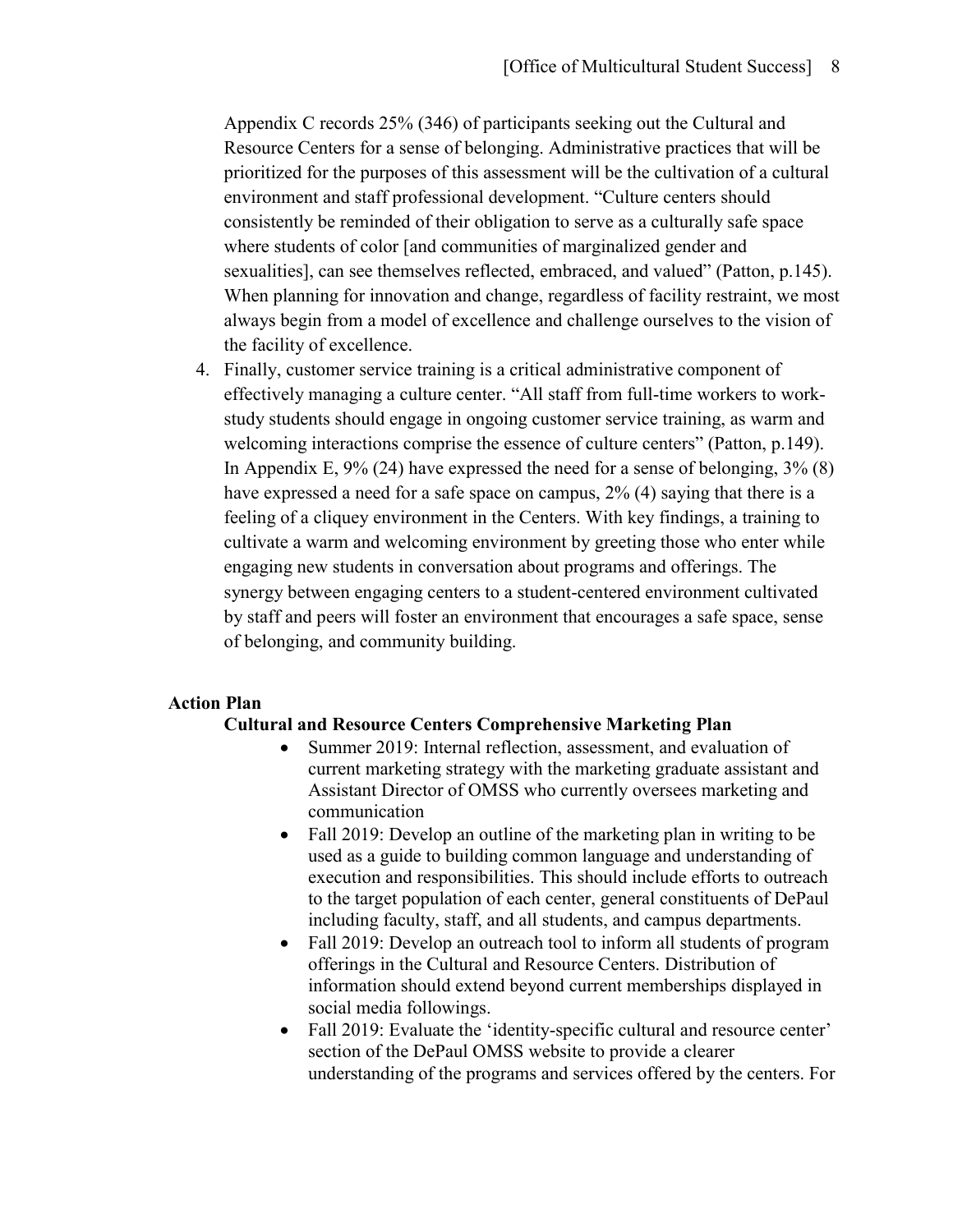example, the website encourages students to visit a Coordinator for additional support, but office numbers are not provided.

• Fall 2019: Maximize usage and interactions with DeHUB, the new online platform students will be interfacing with for more ways to be involved. Develop intentional, purposeful, and proactive ways to engage with students through DeHUB because it's an institutionalized platform used for student engagement across the Division of Student Affairs.

# **Re-center Cultural and Resource Centers in a social justice framework.**

- Fall 2019: What are the benchmarks and learning outcomes of the Cultural and Resource Center's programming offerings amongst Academic Culture, Intersect Series, PATHS Professional Institute, and Coordinator's Choice? How are we creating an assessment tool to measure the effectiveness of programs put on in each center? Are our programs touching upon understanding complex knowledge of systems of oppression, develop skills of empathy and building relationships across difference, and value growth and selftransformation? Develop learning outcomes for Academic Culture, Intersect Series, PATHS Professional Institute, and Coordinator's Choice to then measure the effectiveness of each program.
- Fall 2019: Engage in discussion on how to carve out margins in each center there individuals can engage in provocative conversations on interrogating dominant discourse. Appendix E highlights responses to encourage more cross-peer engagement and programming across identity specific centers. The opportunity to re-center programs in a social justice framework is through the Intersect Series. The Intersect Series would allow for all students to interrogate Whiteness and identify systemic intersections of social justice issues including gender, class, sexuality, etc. Re-imagine Intersect Series within a social justice framework and education.

## **Administrative Practices and Operations**

• Summer 2019: Evaluation of administrative practices and operations with the professional staff of Cultural and Resource Centers as well as Front Desk Assistants. Take insight from both to inform support of daily operations of the Center as well as engagement with Front Desk Assistants. This evaluation will also inform para-professional training, specifically for the Front Desk Assistants that take place in August 2019. Additionally, the evaluation will also inform the job expectations of Front Desk Assistants beyond the heavily emphasized 'swipe' role.

## **Sharing the results**

• Results will be shared with the Cultural and Resource Centers staff, including Associate Director of OMSS, Coordinators of all identity-specific centers.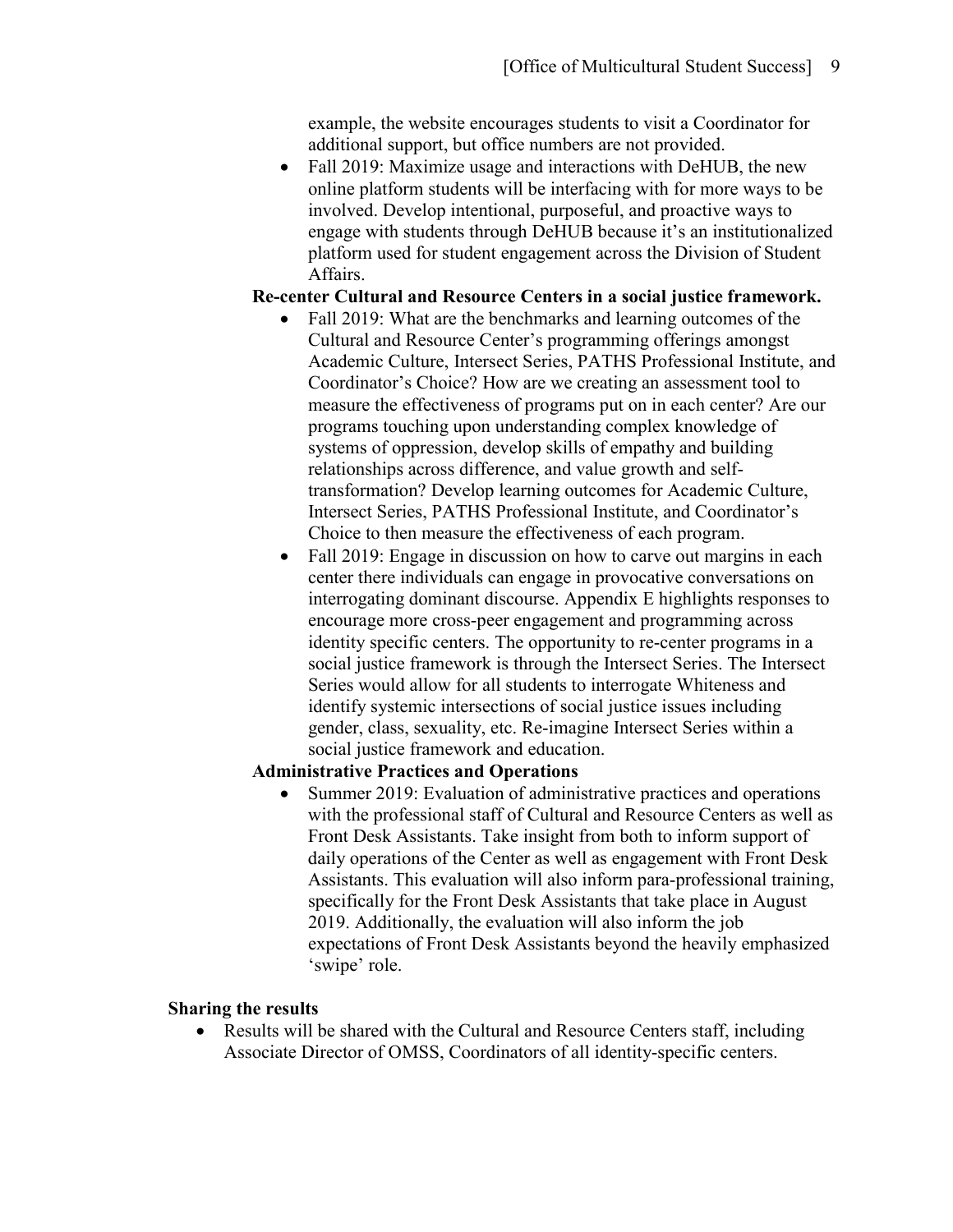- A presentation will be conducted in a Team Meeting in Fall 2019 at the completion of the final report to inform decisions and strategic planning for 2019- 2020 academic year and beyond.
- Under the advisement of each Coordinator, results will be shared with student Programming Assistants in respective Center when needed to address gaps in programming and services.
- Results and next steps will be shared with student leaders (Front Desk Assistants, Programming Assistants) of the Cultural and Resource Centers to inform a departmental commitment to promoting, building, and providing a high-quality level experience for the DePaul community.
- The final report will be shared with the Director of OMSS to inform their understanding of the current needs of the Cultural and Resource Centers to support in any advocacy needed institutionally, divisionally, and within the department.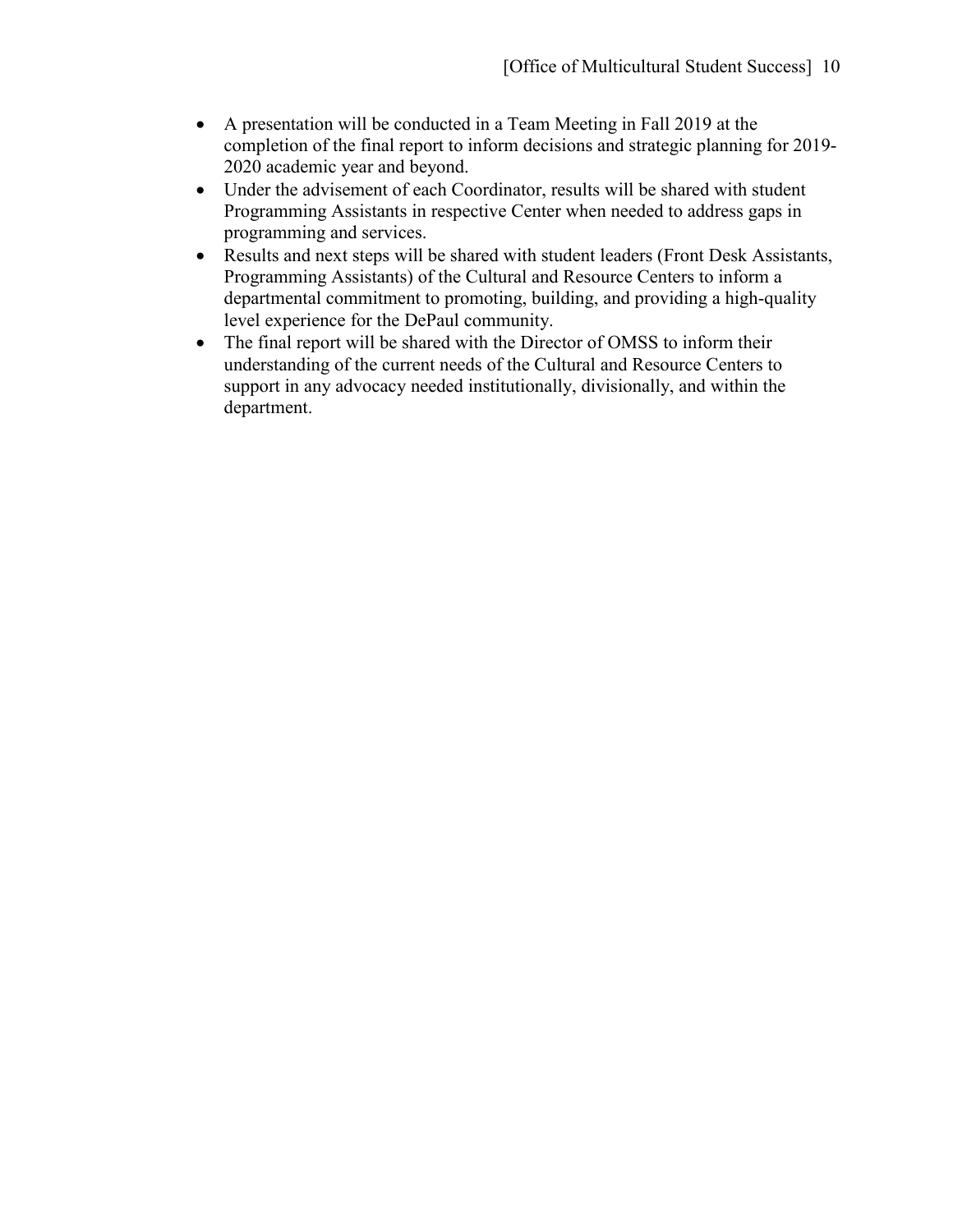# References

- Patton, L. D. (2010). *Culture centers in higher education: Perspectives on identity, theory, and practice*. Sterling, VA: Stylus.
- Yosso, T. J. (2005). Whose culture has capital? A critical race theory discussion of community cultural wealth. *Race Ethnicity and Education*, *8*(1), 69–91.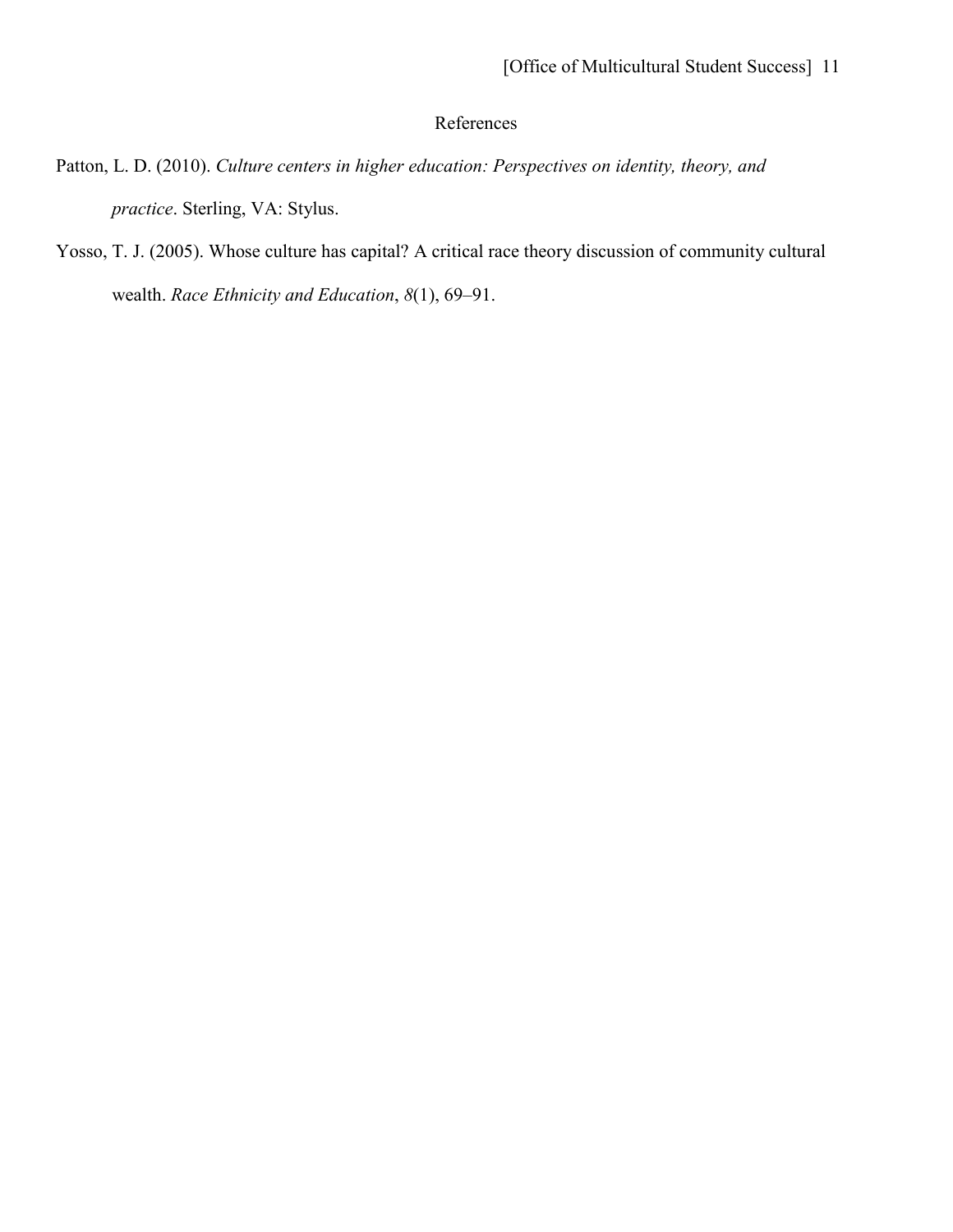# APPENDIX A



To which race or ethnicity do you most identify?

To which gender identity do you most identify? (Please select all that apply)



To which sexuality do you most identify?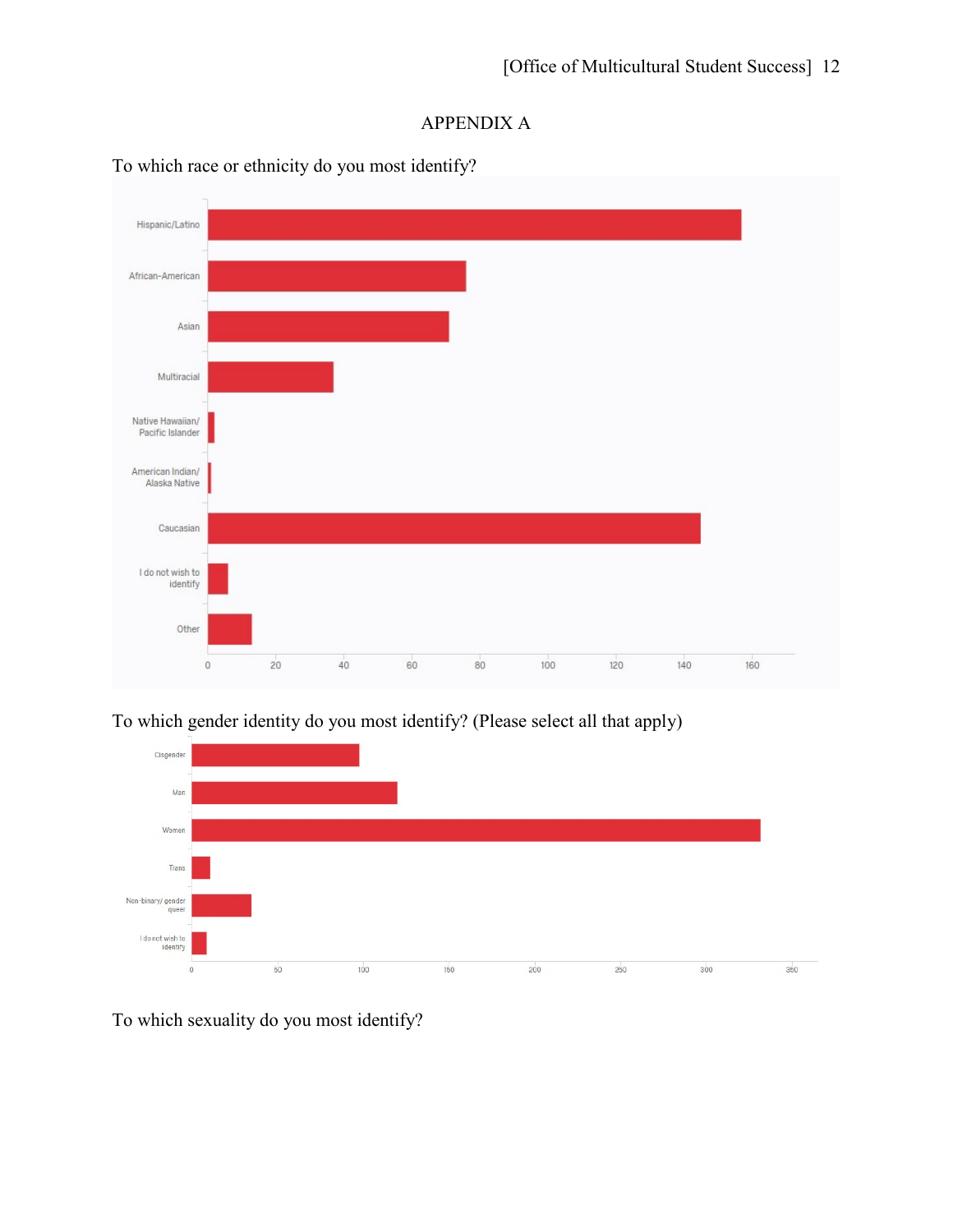



Which of the following cultural and resource centers at DePaul have you visited (Check all that apply)





I go to the cultural and resource centers for: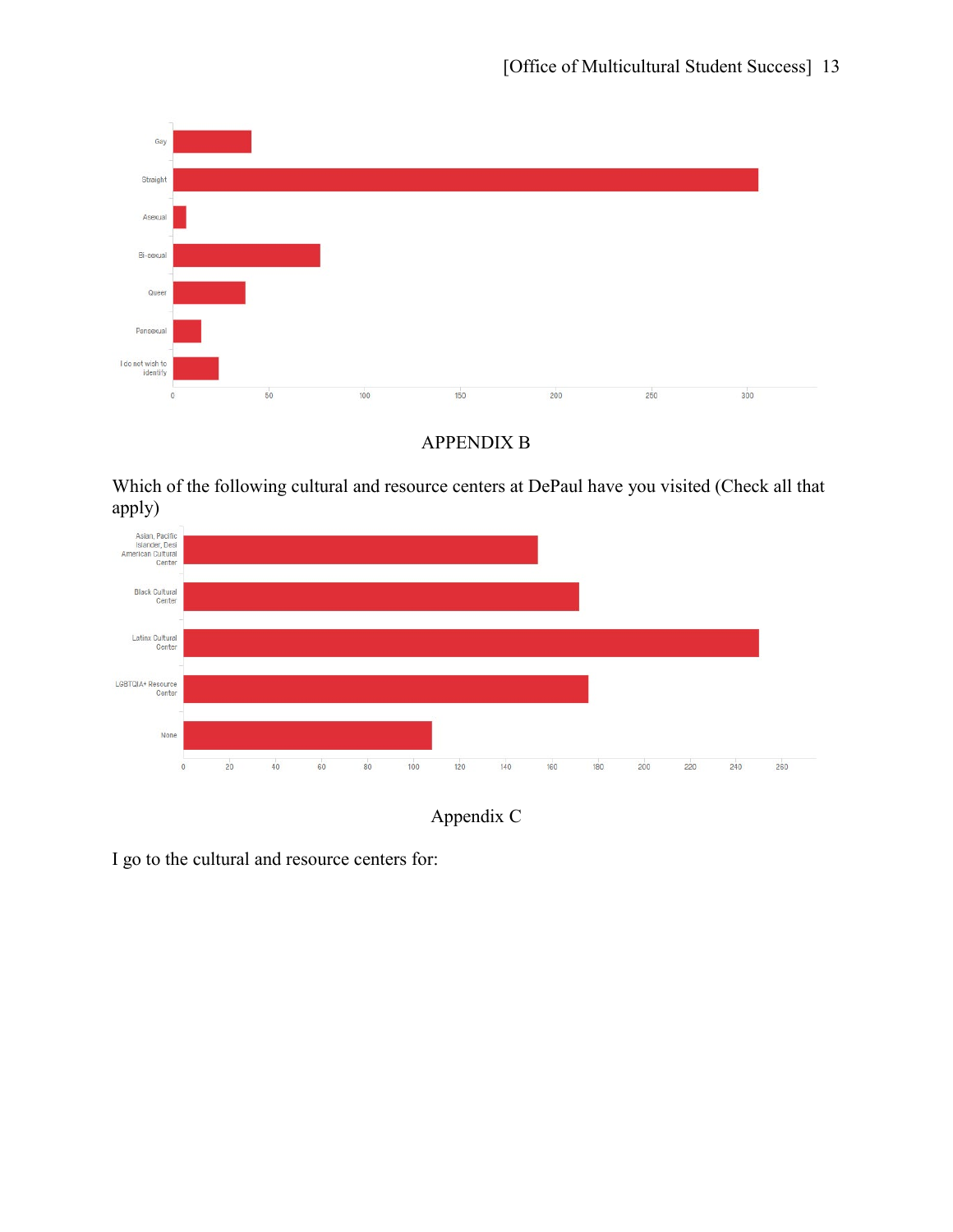

## Appendix D

Below are a list of activities and services provided by our cultural centers on campus. How effectively do each of these activities help you feel a sense of belonging and provide tools and support to ensure your success at DePaul?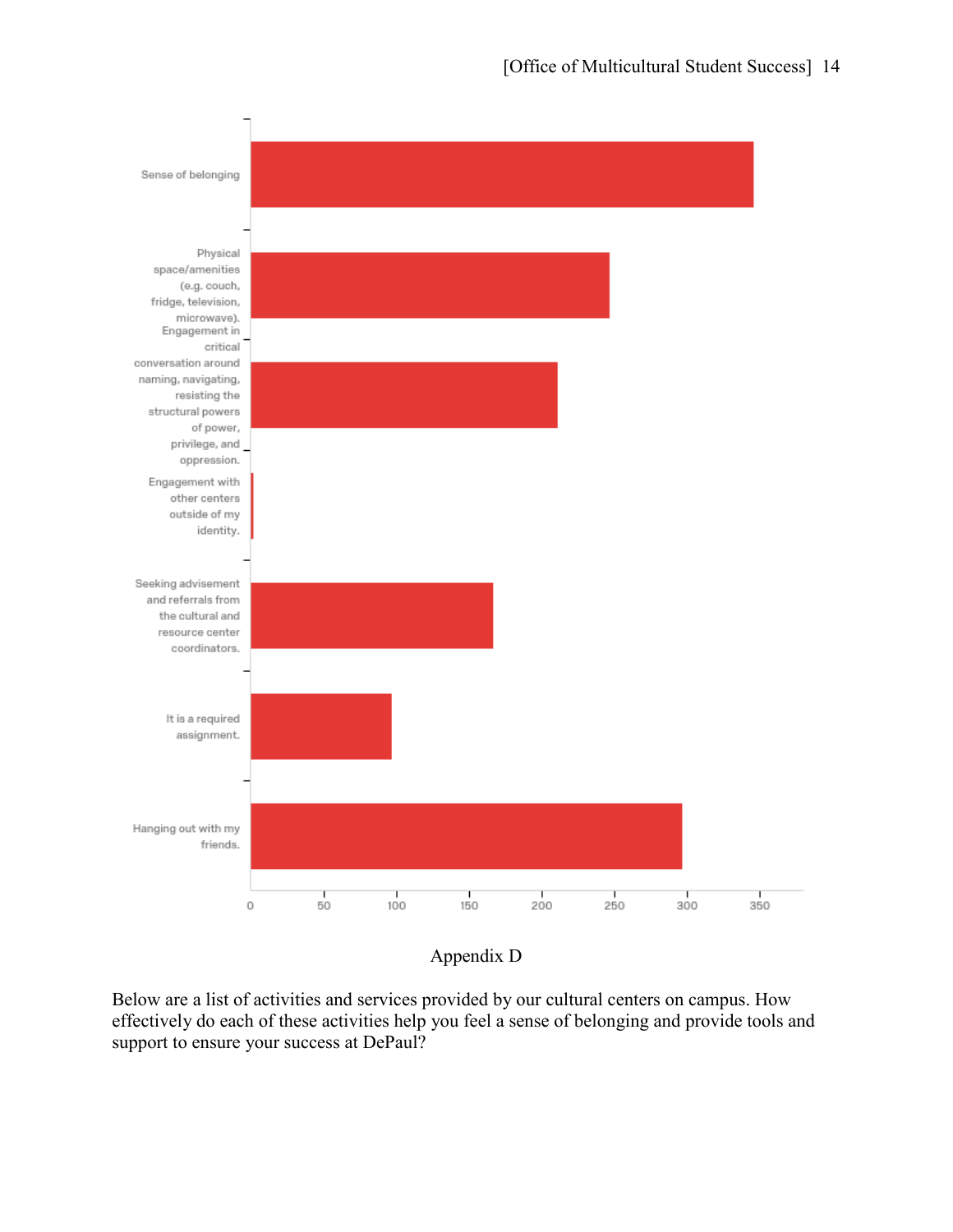| #              | Field                                                                              | Extremely<br>effective | Verv<br>effective | Moderately<br>effective | Slightly<br>effective | Not<br>effective at<br>all | Not<br>applicable | Total |
|----------------|------------------------------------------------------------------------------------|------------------------|-------------------|-------------------------|-----------------------|----------------------------|-------------------|-------|
|                | Academic Culture (i.e. Latinx Healing as<br>Resistance, ABD and Me)                | 21.98%<br>102          | 23.92%<br>111     | 14.66%<br>68            | 4.31%<br>20           | $1.08\%$ 5                 | 34.05%<br>158     | 464   |
| $\overline{2}$ | Coordinator's Choice (i.e. Turn Up the Mic w/<br>Terisa Siagatonu, Queer the Lens) | 16.45%<br>76           | 20.35%<br>94      | 16.23%<br>75            | 4.11%<br>19           | 0.22%<br>-1                | 42.64%<br>197     | 462   |
| з              | PATHS Professional Institute (i.e. Networking,<br>Intrapreneurship)                | 88<br>18.97%           | 91<br>19.61%      | 13.79%<br>64            | 29<br>6.25%           | 1.29%<br>- 6               | 40.09%<br>186     | 464   |
| 4              | Intersect Series (i.e. Rafiki, Intersectionality and<br>Dialogue)                  | 82<br>17.86%           | $-111$<br>24.18%  | 13.51%<br>62            | 4.14%<br>19           | $1.74\%$ 8                 | 38.56% 177        | 459   |
| 5              | Retreats (i.e. Latinx Retreat, Sankofa)                                            | 19.21%<br>88           | 85<br>18.56%      | 50<br>10.92%            | 21<br>4.59%           | -5<br>1.09%                | 209<br>45.63%     | 458   |
| 6              | Student led Programs (i.e. art gallery, film<br>screenings, potlucks)              | 159<br>34.34%          | 153<br>33.05%     | 59<br>12.74%            | 12<br>2.59%           | $0.65\%$ 3                 | 16.63% 77         | 463   |

# Appendix E

Having reflected on all the questions, what do you need from the Cultural and Resource Centers?

| Improve marketing of events and/ or Centers                  | 34             | 13.40% |
|--------------------------------------------------------------|----------------|--------|
| Sense of belonging                                           | 24             | 9.40%  |
| More events                                                  | 19             | 7.50%  |
| Safe space for cross peer engagement, allyship               |                |        |
| opportunities                                                | 19             | 7.50%  |
| Scholarships and workshops on Financial Aid                  |                |        |
| assistance                                                   | 14             | 5.50%  |
| Don't know what the Cultural and Resource Centers            |                |        |
| offer                                                        | 13             | 5.10%  |
| Community Building activities                                | 10             | 3.90%  |
| Cross cultural collaboration/programming with all<br>Centers | 9              | 3.50%  |
|                                                              |                |        |
| More student led programs and activities                     | 9              | 3.50%  |
| Professional Development Workshops (networking)              | 9              | 3.50%  |
| Safe space on campus                                         | 8              | 3.10%  |
| Intersectional programming                                   | 7              | 2.70%  |
| Outreach to students                                         | $\tau$         | 2.70%  |
| Support for Middle Eastern/ Arab students                    | $\tau$         | 2.70%  |
| Academic and Advising Support                                | 6              | 2.30%  |
| A place to spend time in between classes                     | 5              | 1.90%  |
| Collaboration with different departments on campus           | 5              | 1.90%  |
| Mass email newsletter/communication                          | 5              | 1.90%  |
| <b>Snacks</b>                                                | 5              | 1.90%  |
| Resources at Loop Campus                                     | $\overline{4}$ | 1.50%  |
| There is a clique-y environment                              | $\overline{4}$ | 1.50%  |
| Equipment: Computers, Printer                                | 3              | 1.10%  |